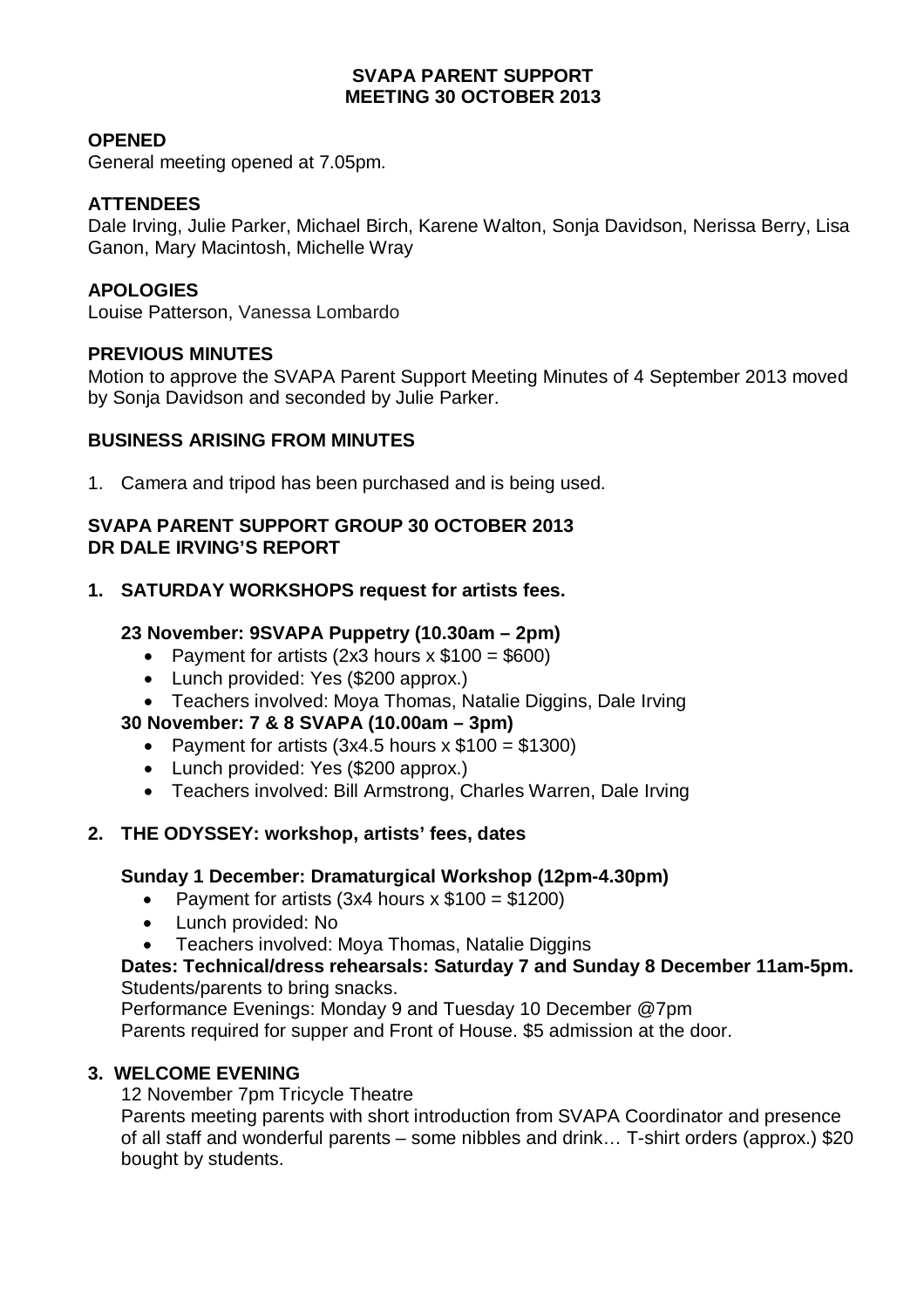# **4. SVAPA ORIENTATION SHOWBAG**

Jane and Charles are happy to screen printing the logo onto calico bags. T-shirts should be ready. Information about SVAPA Camp The Dream PIAF excursions  $Cost =$  ........................(Funded)

# **5. PERTH INTERNATIONAL ARTS FESTIVAL (PIAF) 2014**

Funded annually by SVAPA Parents Group Organise tickets for Year 8, 9 and 10 SVAPA classes for Feb/March 2014. Ticket cost ranges: \$15.50-\$25 Approx.  $96 \times 20 = $1920$ 

Many thanks. We now have a camera and tripod to document workshops and events in the tricycle. Dr Dale Irving, SVAPA Coordinator 30.10.2013

# **TREASURER'S REPORT**

To be advised.

# **GENERAL BUSINESS**

- **1.** Technical assistance will be provided by Sonja Davidson for production of Big DVDs after the discs were supplied by Lisa Ganon. Thankyou!
- **2. 9 SVAPA Puppetry Workshop, 23 November: (10.30am 2pm)**  Motion to approve payment for artists (2x3 hours  $x$  \$100 = \$600 and lunch provided \$200 approx.) up to \$800 Sonja Davidson and seconded by Julie Parker. Michael Birch will organise Subway lunch catering for 32 students.

## **3. 7 & 8 SVAPA Workshop, 30 November: (10.00am – 3pm)**  Motion to approve payment for artists  $(3x4.5$  hours  $x $100 = $1300$ ) and lunch provided (\$200 approx.) up to \$1500 by Sonja Davidson and seconded by Julie Parker. Sonia Davidson will organise Subway lunch catering for 64 students.

- **4. Dramaturgical Workshop THE ODYSSEY (12pm-4.30pm): artists' fees, dates Sunday 1 December:** Motion to approve payment for artists (3x4 hours x \$100 = \$1200) (lunch is not provided) up to \$1200 by Michelle Wray and seconded by Karene Walton.
- **5. THE ODYSSEY Dates: Technical/dress rehearsals: Saturday 7 and Sunday 8 December 11am-5pm.** Year 9 SVAPA students and parents to provide snacks. **THE ODYSSEY Performance Evenings:** Monday 9 and Tuesday 10 December @7pm - Parents required both evenings for supper and Front of House. Donations for supper required from parents over performance evenings. (Refer Supper Box instructions.)
- **6. SVAPA Parents Welcome Evening: 12 November 6.45pm** Tricycle Theatre. Motion to approve up to \$200 for catering if required by Nerissa Berry and seconded by Lisa Gannon. Sonja Davidson and Karene Walton donating wine, Michelle Wray donating orange juice/milk. Parents attending meeting offered to bring snacks and can be reimbursed (supply receipt) if required.